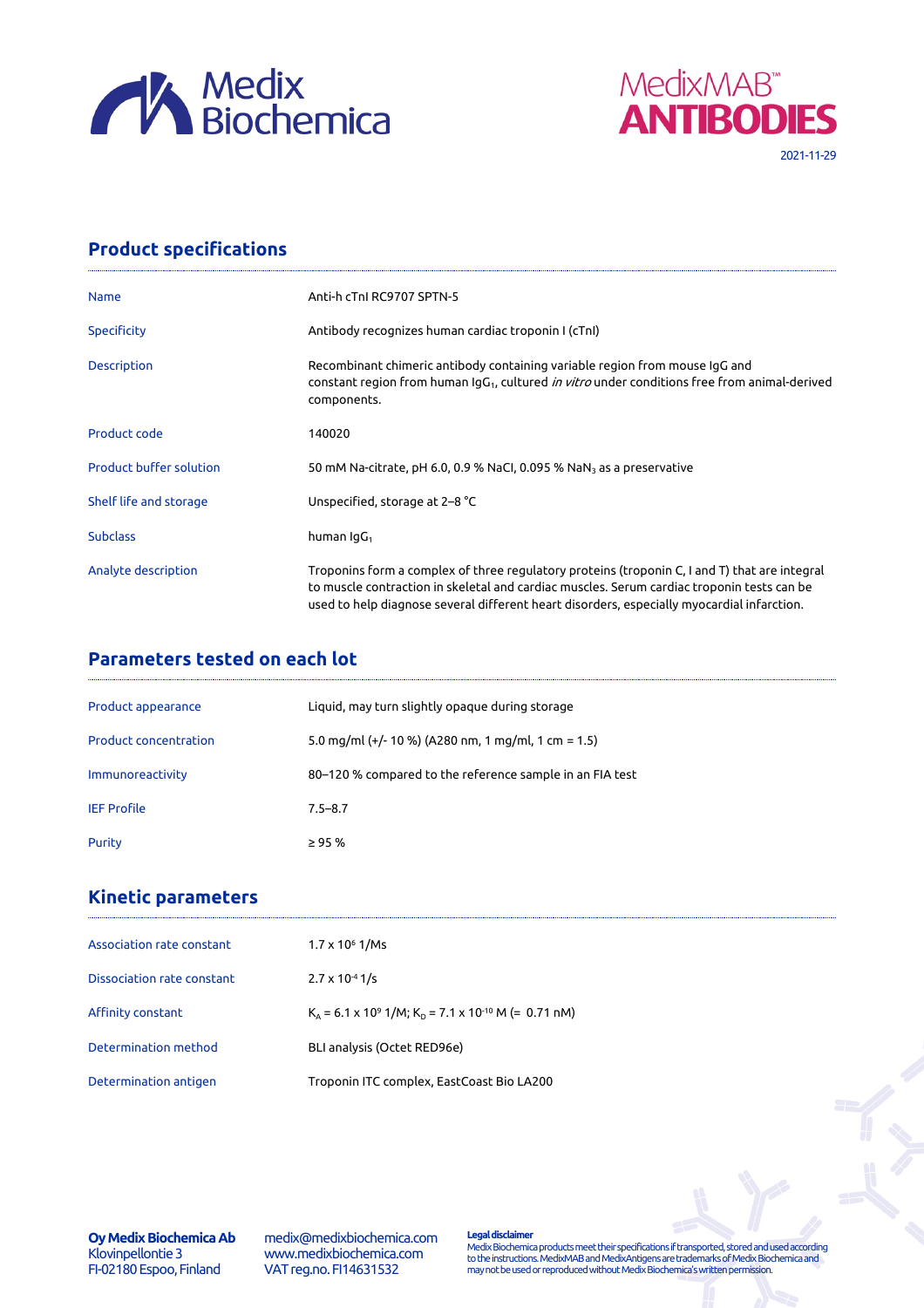



Cross-reactivities Skeletal troponin I (sTnI) 14 %

Does not recognize cardiac troponin T (cTnT), cardiac troponin C (cTnC), or skeletal troponin T (sTnT).

### Epitope In the C-terminal part of the cTnI molecule (residues 190-195)

### Pair recommendations

|         |                 | <b>DETECTION</b> |           |           |                 |           |           |           |
|---------|-----------------|------------------|-----------|-----------|-----------------|-----------|-----------|-----------|
|         |                 | 9701/<br>RC9701  | 9703      | 9705      | 9707/<br>RC9707 | 9708      | 9709      | RC9750    |
| CAPTURE | 9701/<br>RC9701 |                  | $\ddot{}$ | $+$       | $\ddot{}$       | $\ddot{}$ | $\ddot{}$ | $\ddot{}$ |
|         | 9703            |                  |           | $\ddot{}$ |                 | $\ddot{}$ | $\ddot{}$ |           |
|         | 9705            | $\ddot{}$        | $\ddot{}$ |           | $\ddot{}$       |           |           | $\ddot{}$ |
|         | 9707/<br>RC9707 |                  |           |           |                 |           |           |           |
|         | 9708            |                  |           |           |                 |           |           |           |
|         | 9709            |                  | $+$       |           |                 |           |           | $\ddot{}$ |
|         | RC9750          | $\ddot{}$        |           | $\ddot{}$ | $\ddot{}$       | $\ddot{}$ | $\ddot{}$ |           |

RC9750 is recommended as a very sensitive capture.

For increased sensitivity, 2+1 or 2+2 antibody approach is recommended, for example capture: 9701/RC9701 & 9705, detection 9703 & 9707/RC9707.

Please note that pair recommendations are based on results obtained by our laboratory. Equally good results may be obtained using other pairs and therefore these recommendations are only indicative.

| Platforms tested         | <b>FIA</b>         |                                                                                                                                                                                                                                                                                              |  |  |  |  |
|--------------------------|--------------------|----------------------------------------------------------------------------------------------------------------------------------------------------------------------------------------------------------------------------------------------------------------------------------------------|--|--|--|--|
| Antigens tested          |                    | Recombinant cTnI antigen, Medix Biochemica 610102, native cTnI antigen Lee Biosolutions<br>550-11, and native cardiac Troponin Complex (cTn ITC) antigen, Lee Biosolutions 550-08.                                                                                                           |  |  |  |  |
| <b>Product stability</b> | TEMPERATURE, TIME  | <b>RESULT</b>                                                                                                                                                                                                                                                                                |  |  |  |  |
|                          | $-70 °C$ , 21 days | OK.                                                                                                                                                                                                                                                                                          |  |  |  |  |
|                          | $-20$ °C, 21 days  | OK.                                                                                                                                                                                                                                                                                          |  |  |  |  |
|                          | $+4$ °C, 21 days   | OK.                                                                                                                                                                                                                                                                                          |  |  |  |  |
|                          | $+35$ °C, 21 days  | OK.                                                                                                                                                                                                                                                                                          |  |  |  |  |
|                          | $+45$ °C, 7 days   | OK.                                                                                                                                                                                                                                                                                          |  |  |  |  |
|                          | buffer.            | Stability testing is performed in the product buffer to see whether different temperatures<br>affect the antigen binding, charge or composition of the antibody. Please note that the shelf<br>life given on the first page is based on real time stability testing at 2–8 °C in the product |  |  |  |  |
| Miscellaneous            |                    |                                                                                                                                                                                                                                                                                              |  |  |  |  |
| References               |                    |                                                                                                                                                                                                                                                                                              |  |  |  |  |

**Oy Medix Biochemica Ab** Klovinpellontie 3 FI-02180 Espoo, Finland

medix@medixbiochemica.com www.medixbiochemica.com VAT reg.no. FI14631532

**Legal disclaimer**

Medix Biochemica products meet their specifications if transported, stored and used according to the instructions. MedixMAB and MedixAntigens are trademarks of Medix Biochemica and may not be used or reproduced without Medix Biochemica's written permission.